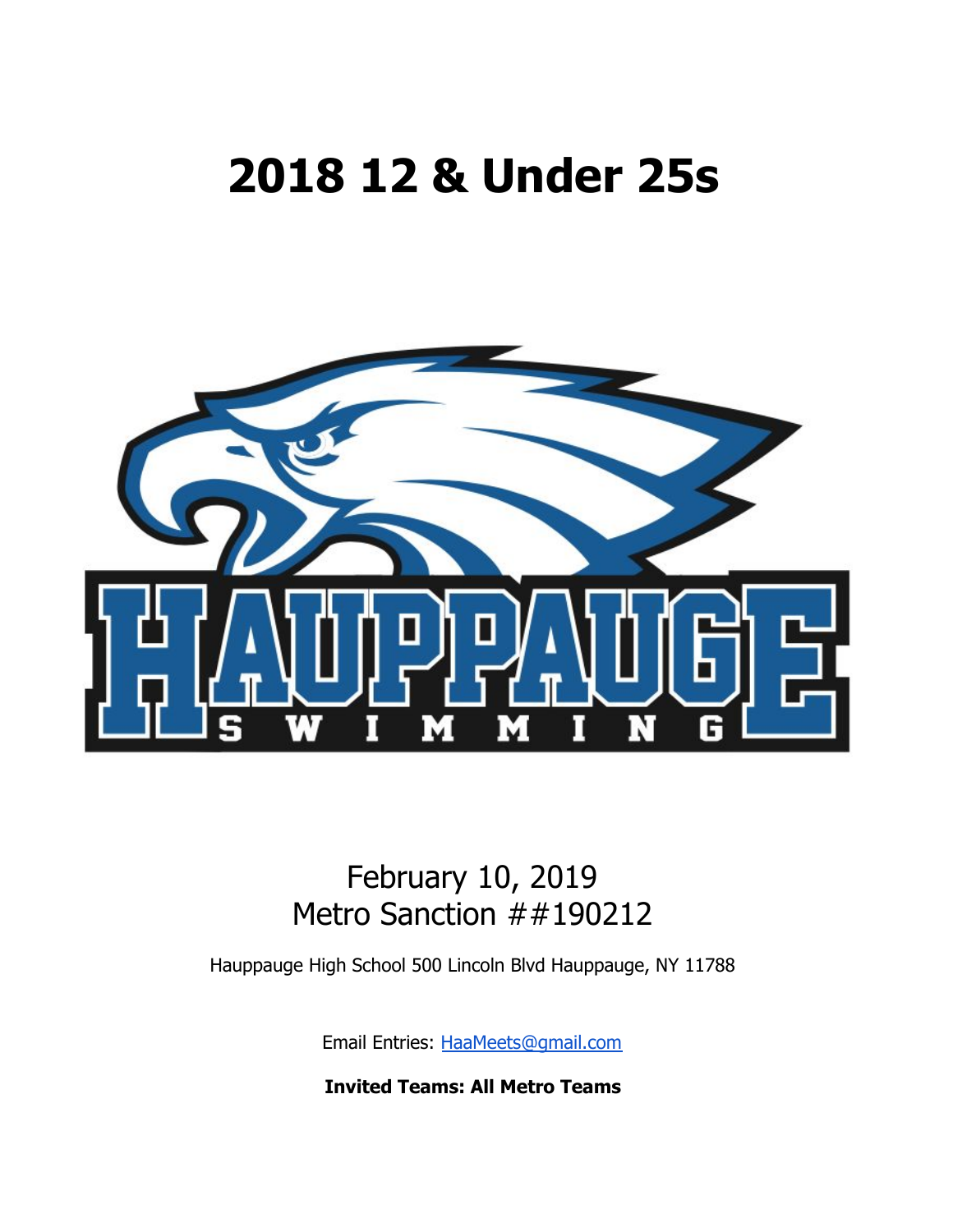| <b>SANCTION:</b>                      | Held under the sanction of USA Swimming/Metropolitan Swimming, Inc., #190212                                                                                                                                                                                                                |  |  |  |
|---------------------------------------|---------------------------------------------------------------------------------------------------------------------------------------------------------------------------------------------------------------------------------------------------------------------------------------------|--|--|--|
| <b>LOCATION:</b>                      | Hauppauge High School 500 Lincoln Blvd Hauppauge, NY 11788                                                                                                                                                                                                                                  |  |  |  |
| <b>FACILITY:</b>                      | Colorado electronic timing systems & 6-lane electronic scoreboard. 25 yards, 6 lane pool. The pool Has<br>Not been certified in accordance with Article 104.2.2C (4)                                                                                                                        |  |  |  |
| <b>SESSIONS:</b>                      | <b>Session 1 Timed Finals:</b> 8 AM Warm Up and 8:45 Start (12 & Unders)                                                                                                                                                                                                                    |  |  |  |
| <b>FORMAT:</b>                        | This is a meet for 12 & Unders.                                                                                                                                                                                                                                                             |  |  |  |
|                                       | Seeding will be conducted at the beginning of each session utilizing a scratch sheet procedure.                                                                                                                                                                                             |  |  |  |
| <b>ELIGIBILITY:</b>                   | Open to all Invited USA Swimming/Metropolitan Swimming Inc. registered swimmers.<br>All swimmers participating in this meet must be registered by the first day of the meet.<br>No "Deck Registrations" will be accepted. Age on February 10, 2019 determines age for the entire<br>meet.   |  |  |  |
| <b>DISABILITY</b><br><b>SWIMMERS:</b> | Swimmers with disabilities are encouraged to attend. Contact the meet director if you need special<br>consideration. The athlete (or the athlete's coach) is also responsible for notifying the meet referee of<br>any disability prior to the competition.                                 |  |  |  |
| <b>ENTRIES:</b>                       | Swimmers can compete in 4 events per session. Please submit Emailed Hy-Tek entry file. Entries will<br>be cut on first come first serve basis if needed and will be cut to finish the sessions accordingly to the<br>timeline. NT (no times) will not be accepted.                          |  |  |  |
|                                       | U.S. Mail Entries/Payment to: Hauppauge Athletic Association PO Box 5065<br>Email Entries/Confirm Entry Receipt: haameets@gmail.com                                                                                                                                                         |  |  |  |
| <b>DEADLINE:</b>                      | Entries must be received by: February 1, 2019<br>An email confirming receipt of entries if you provide an email contact. Please contact Meet Director if<br>you do not receive such a report within 2 days of your original email. First come, first served.                                |  |  |  |
| <b>ENTRY FEE:</b>                     | \$5.00 per Timed Final Event. Make check payable to: Hauppauge Athletic Association                                                                                                                                                                                                         |  |  |  |
|                                       | Payment must be received by for email entries. Payment must be included with all mail entries. Failure<br>to pay entry fees by this deadline could result in teams being barred from the meet.                                                                                              |  |  |  |
| <b>WARM-UP:</b>                       | Warm-up Lanes will be assigned. Assignment sheet will be at the computer table.                                                                                                                                                                                                             |  |  |  |
| <b>SCRATCHES:</b>                     | Coaches will be given scratch sheets upon check-in for each session. All scratches are due no later<br>than 30 minutes prior to the start of the session. Coaches are asked to indicate clearly individual<br>events scratches and which swimmers will not be participating in the session. |  |  |  |
| <b>COACHES:</b>                       | In accordance with Metropolitan Swimming Inc. Policy, only those coaches who display current, valid<br>USA Swimming credentials will be permitted to act in a coaching capacity at this meet. Coaches who<br>do not possess these credentials will be required to leave the deck area.      |  |  |  |
| <b>AWARDS:</b>                        | Medals 1st to 3rd and Ribbons 4th to 6th                                                                                                                                                                                                                                                    |  |  |  |
| <b>OFFICIALS:</b>                     | Meet Referee: Nelson Gonzalez. Please email nelsonshorses1@aol.com Officials wishing to volunteer<br>should contact Meet Referee by February 1, 2019.                                                                                                                                       |  |  |  |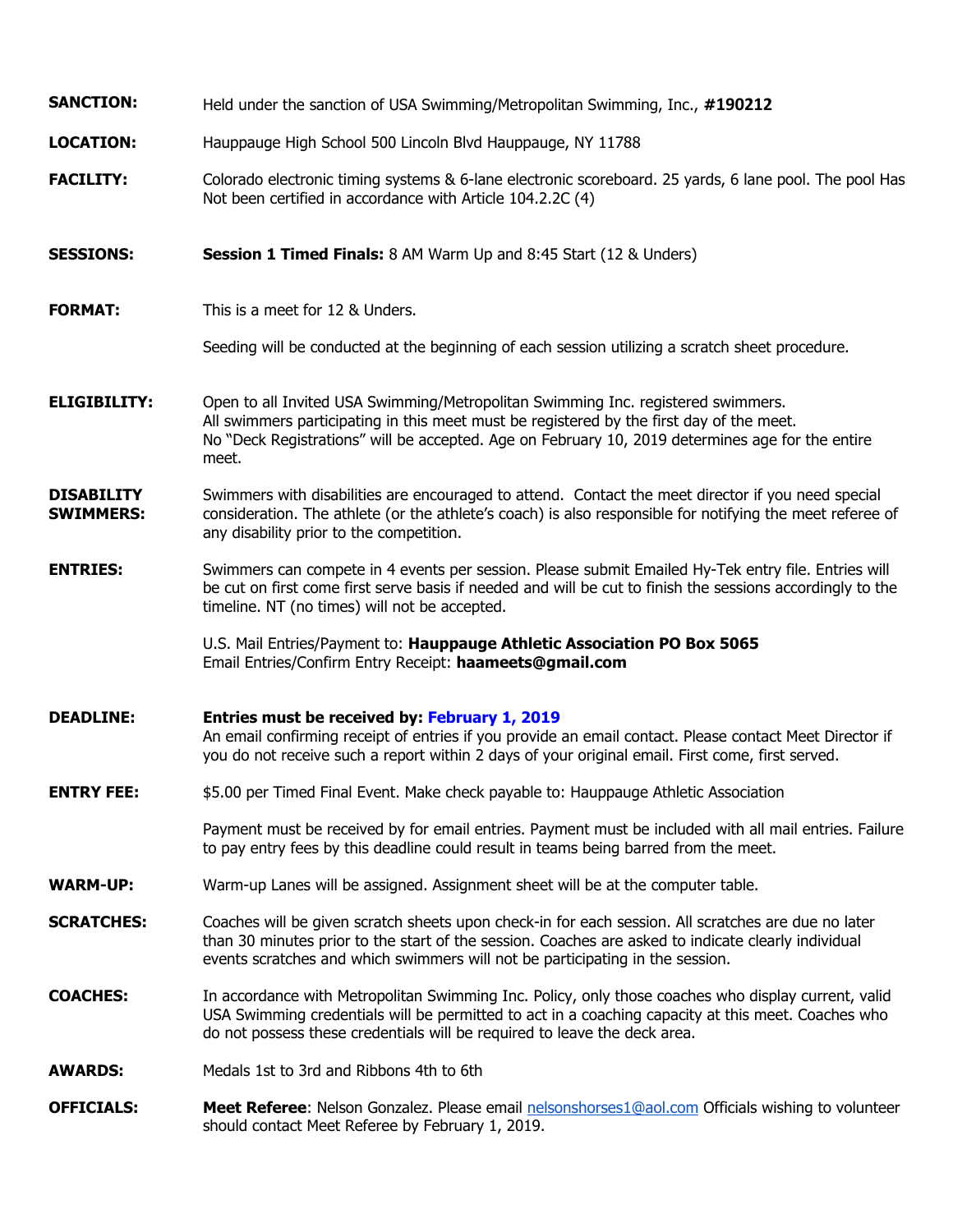| <b>ADMIN</b><br><b>OFFICIAL:</b>         | Brandon Modrov haameets@gmail.com                                                                                                                                                                                                                                                                                                                                                                                                                                                                                                                                                                                                                                                                                     |  |  |  |
|------------------------------------------|-----------------------------------------------------------------------------------------------------------------------------------------------------------------------------------------------------------------------------------------------------------------------------------------------------------------------------------------------------------------------------------------------------------------------------------------------------------------------------------------------------------------------------------------------------------------------------------------------------------------------------------------------------------------------------------------------------------------------|--|--|--|
| <b>MEET DIRECTOR:</b>                    | Brandon Modrov haameets@gmail.com                                                                                                                                                                                                                                                                                                                                                                                                                                                                                                                                                                                                                                                                                     |  |  |  |
| <b>RULES:</b>                            | The current USA Swimming Rules and Regulations will apply.<br>The USA Swimming Code of Conduct is in effect for the duration of the meet.<br>The overhead start procedure may be used at the discretion of the meet Referee.                                                                                                                                                                                                                                                                                                                                                                                                                                                                                          |  |  |  |
| <b>SAFETY:</b>                           | All swimmers must wear footwear upon leaving the pool area.<br>Metropolitan Safety and Warm-up procedures will be in effect. Marshals will be present throughout<br>warm-ups and competition, and have the authority to remove, with the concurrence of the meet<br>Referee, any swimmer, coach, club, or spectator for failure to follow the safety rules. "Any swimmer<br>entered in the meet must be certified by a USA Swimming member coach as being<br>proficient in performing a racing start or must start each race from within the water.<br>When unaccompanied by a member-coach, it is the responsibility of the swimmer, or the<br>swimmer's legal guardian, to ensure compliance with this requirement" |  |  |  |
| <b>WATER DEPTH:</b>                      | USA 2011 - 202.3.7 "The meet announcement shall include information about water depth measured<br>for a distance of 3 feet 31/2 inches (1.0 meter) to 16 feet 5 inches (5.0 meters) from both end walls."                                                                                                                                                                                                                                                                                                                                                                                                                                                                                                             |  |  |  |
| <b>DISCLAIMER:</b>                       | DISCLAIMER: Upon acceptance of his/her entries, the participant waives all claims<br>against"Hauppauge High School and Hauppauge Athletic Association", Metropolitan<br>Swimming Inc., USA Swimming Inc., their agents or representatives for any injury occurring as a<br>result of the meet. "It is understood that USA Swimming, Inc. and Metropolitan Swimming, Inc. shall<br>be free from liabilities or claims for damages arising by reason of injuries to anyone during the<br>conduct of the event."                                                                                                                                                                                                         |  |  |  |
| <b>AUDIO/VISUAL</b><br><b>STATEMENT:</b> | Use of Audio or visual recording devices, including a cell phone, is not permitted in<br>changing areas, rest rooms, locker rooms or behind the starting blocks.<br>"Operation of a drone, or any other flying apparatus, is prohibited over the venue (pools,<br>athlete/coach areas, spectator areas and open ceiling locker rooms) any time athletes,<br>coaches, officials and/or spectators are present."                                                                                                                                                                                                                                                                                                        |  |  |  |
| <b>DECK</b><br><b>CHANGING:</b>          | Deck changes are prohibited.                                                                                                                                                                                                                                                                                                                                                                                                                                                                                                                                                                                                                                                                                          |  |  |  |
| <b>ADMISSION:</b>                        | \$5 per adult and \$2 per meet program. No charge for finals. Each team provide 1 timer for finals.                                                                                                                                                                                                                                                                                                                                                                                                                                                                                                                                                                                                                   |  |  |  |
| <b>MERCHANTS:</b>                        | Great hot and cold food available in Cafeteria during the meet.                                                                                                                                                                                                                                                                                                                                                                                                                                                                                                                                                                                                                                                       |  |  |  |
| <b>PARKING:</b>                          | School parking lot available for use. Parking is free                                                                                                                                                                                                                                                                                                                                                                                                                                                                                                                                                                                                                                                                 |  |  |  |
| <b>DIRECTIONS:</b>                       | LIE - Exit 57 (Rt. 454 Vets Highway) travel north towards Commack. Make right turn onto Lincoln<br>Blvd. and immediate left into first parking lot of High School.                                                                                                                                                                                                                                                                                                                                                                                                                                                                                                                                                    |  |  |  |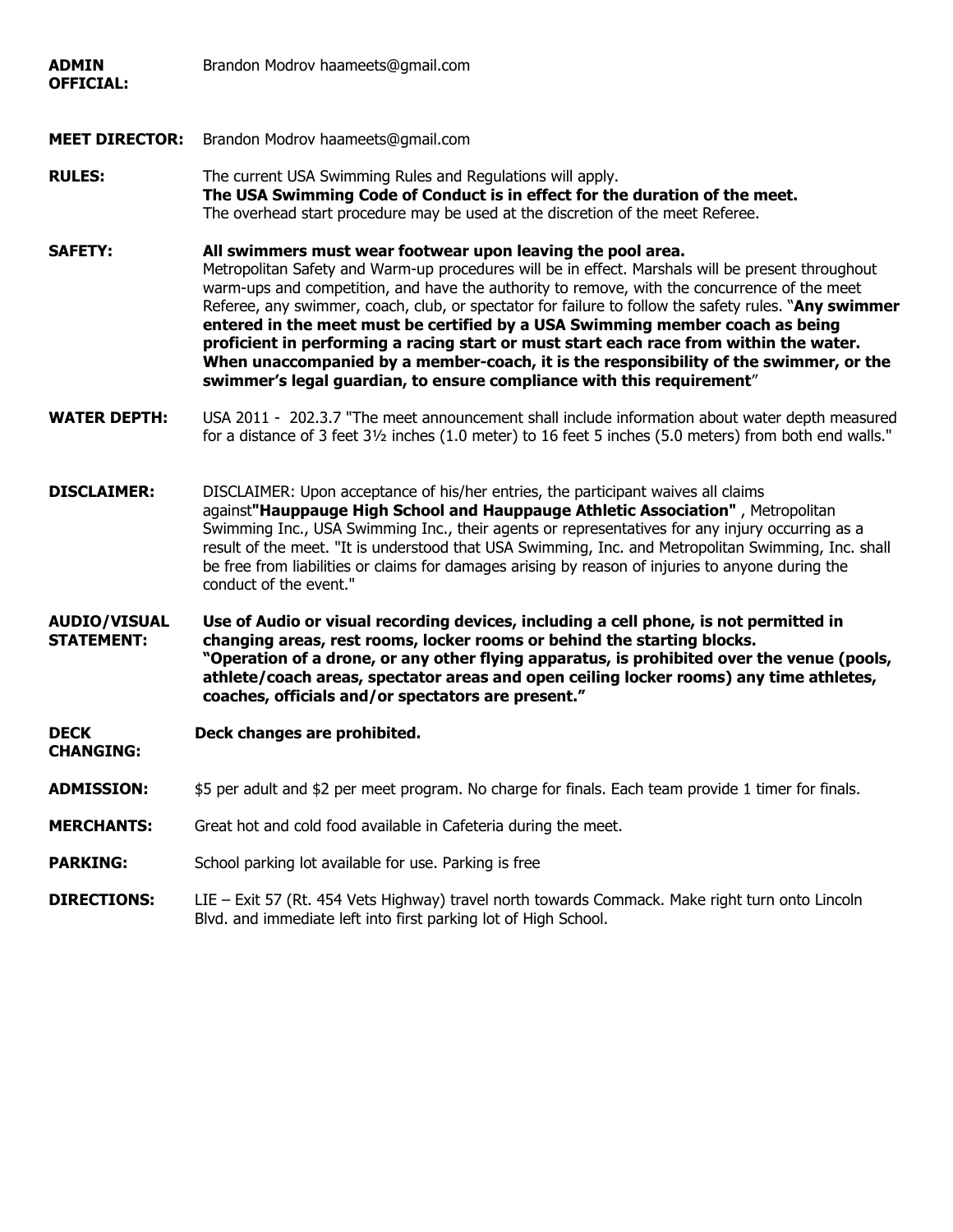

#### **Metropolitan Swimming Photographer Registration Form**

#### As of 05/18/16 - All Metropolitan Teams need to include this in the meet information packet as well as file **this form with Safety in Sport Coordinator, prior to the start of the meet.**

This form must be completed by any photographer (video or still) who intends to take pictures at an Metropolitan Swimming sanctioned meet, and is taking those pictures of anyone other than his or her own child, from any location on deck. Submit the form to the Meet Director prior to commencing activity.

#### **THERE WILL BE NO FLASH PHOTOGRAPHY PERMITTED AT THE START.**

| Phone Number <b>Manual Community</b> Contract and Community Community Community Community Community Community Community                                                                                                        |
|--------------------------------------------------------------------------------------------------------------------------------------------------------------------------------------------------------------------------------|
| Government ID (driver's license preferred) or USA Swimming Registration Card:                                                                                                                                                  |
|                                                                                                                                                                                                                                |
| Taking photos of subsequently and the set of the set of the set of the set of the set of the set of the set of the set of the set of the set of the set of the set of the set of the set of the set of the set of the set of t |
|                                                                                                                                                                                                                                |
|                                                                                                                                                                                                                                |
| Professional photographers/videographers will be allowed on deck at the discretion of the Meet Director and Meet<br>Referee, and must adhere to the following guidelines:                                                      |
| Do not stand on the starting end of the pool, or in the starter's box; use of the bulkhead is at the discretion of the Meet<br>Director and Meet Referee.                                                                      |
| Do not stand on the edge of the pool (leave approximately two feet for officials and coaches).                                                                                                                                 |
| Leave the deck when not actively photographing.                                                                                                                                                                                |
| Respond immediately to direction from the Meet Referee.                                                                                                                                                                        |

Signature \_\_\_\_\_\_\_\_\_\_\_\_\_\_\_\_\_\_\_\_\_\_\_\_\_\_\_\_\_\_\_\_\_\_\_\_\_\_\_\_\_\_\_\_\_\_ Today's Date\_\_\_\_\_\_\_\_\_\_\_\_

Meet\_\_\_\_\_\_\_\_\_\_\_\_\_\_\_\_\_\_\_\_\_\_\_\_\_\_\_\_\_\_\_\_\_\_\_\_\_\_\_\_\_\_\_\_\_ Location\_\_\_\_\_\_\_\_\_\_\_\_\_\_\_\_\_\_\_\_\_

| Date(s) of meet_ |  |  |
|------------------|--|--|
|                  |  |  |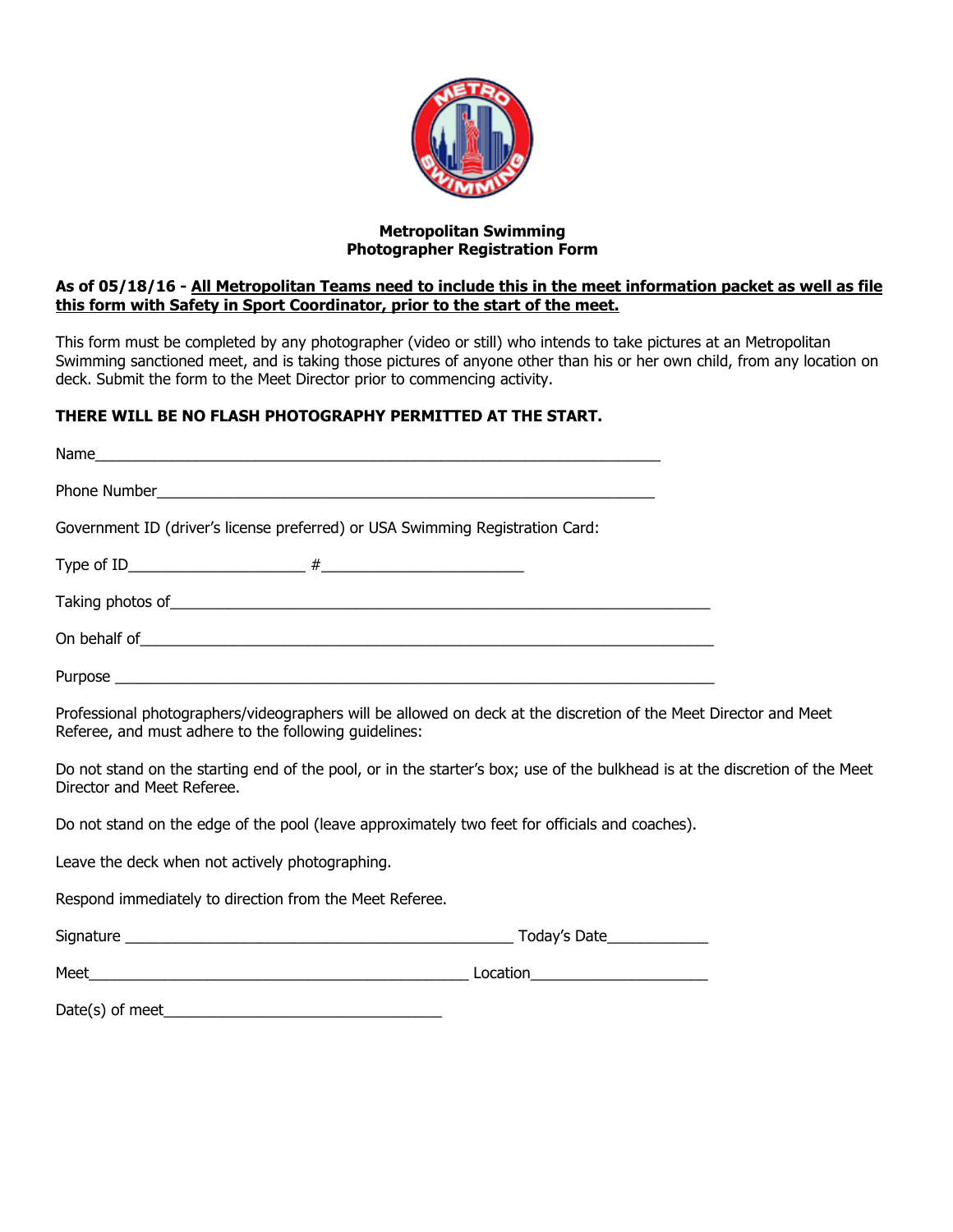| Girls | <b>Event</b>         | <b>Boys</b> |
|-------|----------------------|-------------|
| #1    | 12 & Under 25 Free   | #2          |
| #3    | 12 & Under 25 Back   | #4          |
| #5    | 12 & Under 25 Breast | #6          |
| #7    | 12 & Under 25 Fly    | #8          |

### **Sunday Session #1 Warm Up 8:00 AM & 8:45 AM Start (Timed Finals)**